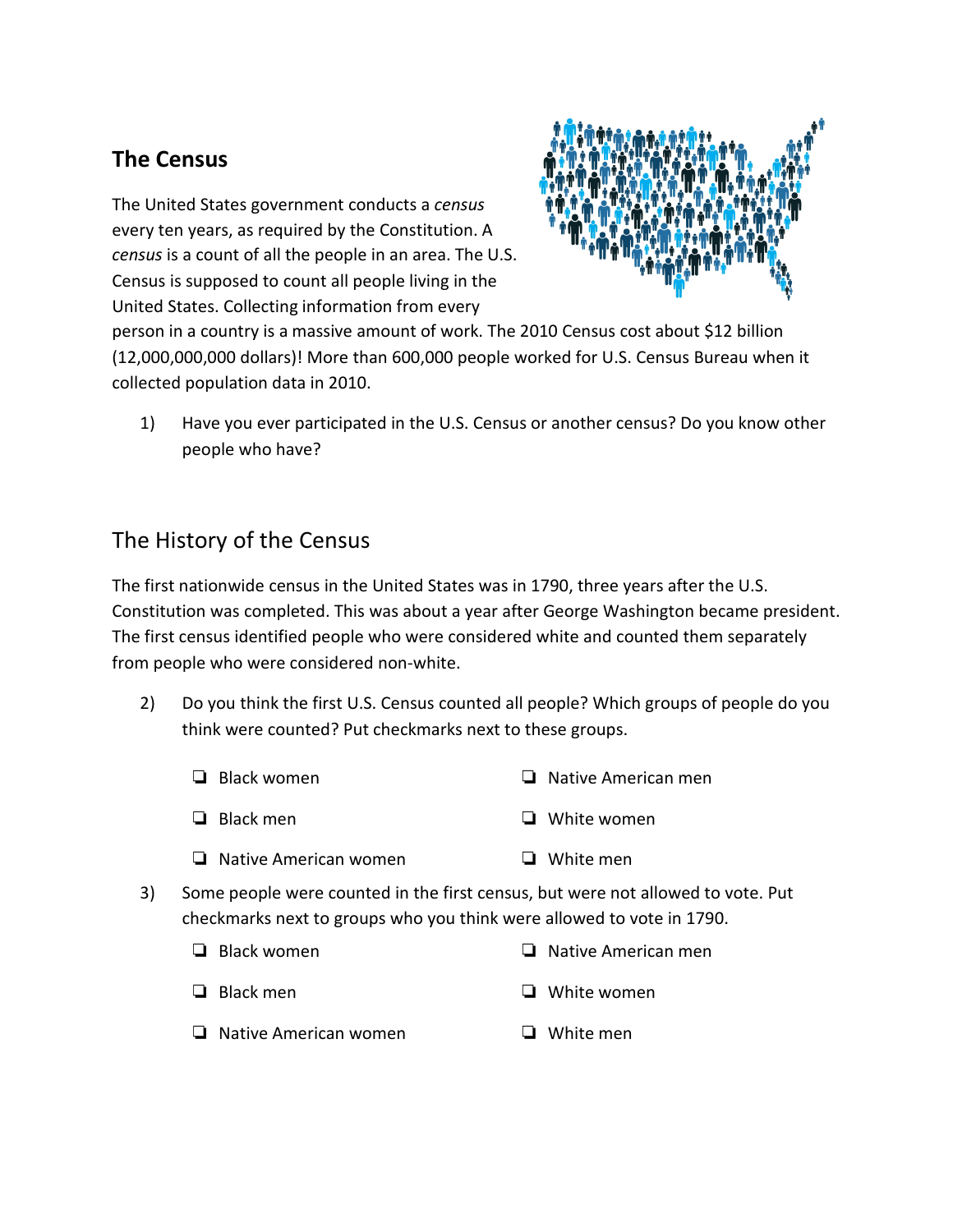| DISTICTS             | Freewhite Maic<br>includin<br>Camilie<br>16 years and | whiteMa<br>under<br>years. | Free white<br>5<br>ales,<br>beads       | free per<br>other<br>fons. | Slaves. | Total.                     |
|----------------------|-------------------------------------------------------|----------------------------|-----------------------------------------|----------------------------|---------|----------------------------|
| Vermont              | 22435                                                 | 22328                      | 40505                                   | 255                        |         | 16 85539                   |
| N. Hampfbire         | 36086                                                 | 34851                      | 70160                                   | 630                        |         | 158 141885.                |
| Maine                | 24384                                                 | 24748                      | 46870                                   | $53^{8}$                   | NONE    | 96540                      |
| <b>Maffachufetts</b> | 95453                                                 | 87289                      | 190582                                  | 5463                       | NONE    | 378787                     |
| Rhode Ifland         | 16019                                                 | 15799                      | 32652                                   | 3407                       |         | 948 68825                  |
| <b>Connecticut</b>   | 60523                                                 | 54403                      | 117448                                  | 2808                       |         | 2764237946                 |
| New York             | 83700                                                 | 78122                      | 152320                                  | 4654                       |         | 21324340120                |
| New Jersey           | 45251                                                 | 41416                      | 83287                                   | 2762                       |         | 11423 184139               |
| Pennsylvania         |                                                       | 110788106948               | 206363                                  | 6,37                       |         | 3737 434373                |
| Delaware             | 11783                                                 | 12143                      | 22384                                   | 3899                       |         | 8887 59094                 |
| Maryland             | 55915                                                 | 51339                      | 101395                                  |                            |         | 8043 103036 319728         |
| Virginia             |                                                       | 110936 116135              |                                         |                            |         | 215046 12866 292627 747610 |
| Kentucky             | 15154                                                 | 17057                      | 28922                                   | 114                        |         | 12430 73677                |
| N. Carolina          | 69988                                                 | 775c6                      | 140710                                  |                            |         | 4975100572393751           |
| S. Carolina          | 35576                                                 | 37722                      | 66880                                   |                            |         | 1801 107094 249073         |
| Georgia              | 13103                                                 | 14044                      | 25739                                   | 398                        |         | 29264 82548                |
|                      |                                                       |                            | 807094791850154126359150069428013893635 |                            |         |                            |

Look at the count from the 1790 census below.

Image courtesy of U.S. Census Bureau

## Categories:

| Free white Males of 16 years and upwards,        | All other free persons. |  |  |
|--------------------------------------------------|-------------------------|--|--|
| including heads of families.                     | Slaves.                 |  |  |
| Free white Males under sixteen years.            | Total.                  |  |  |
| Free white Females, including heads of families. |                         |  |  |
|                                                  |                         |  |  |

4) What do you notice?